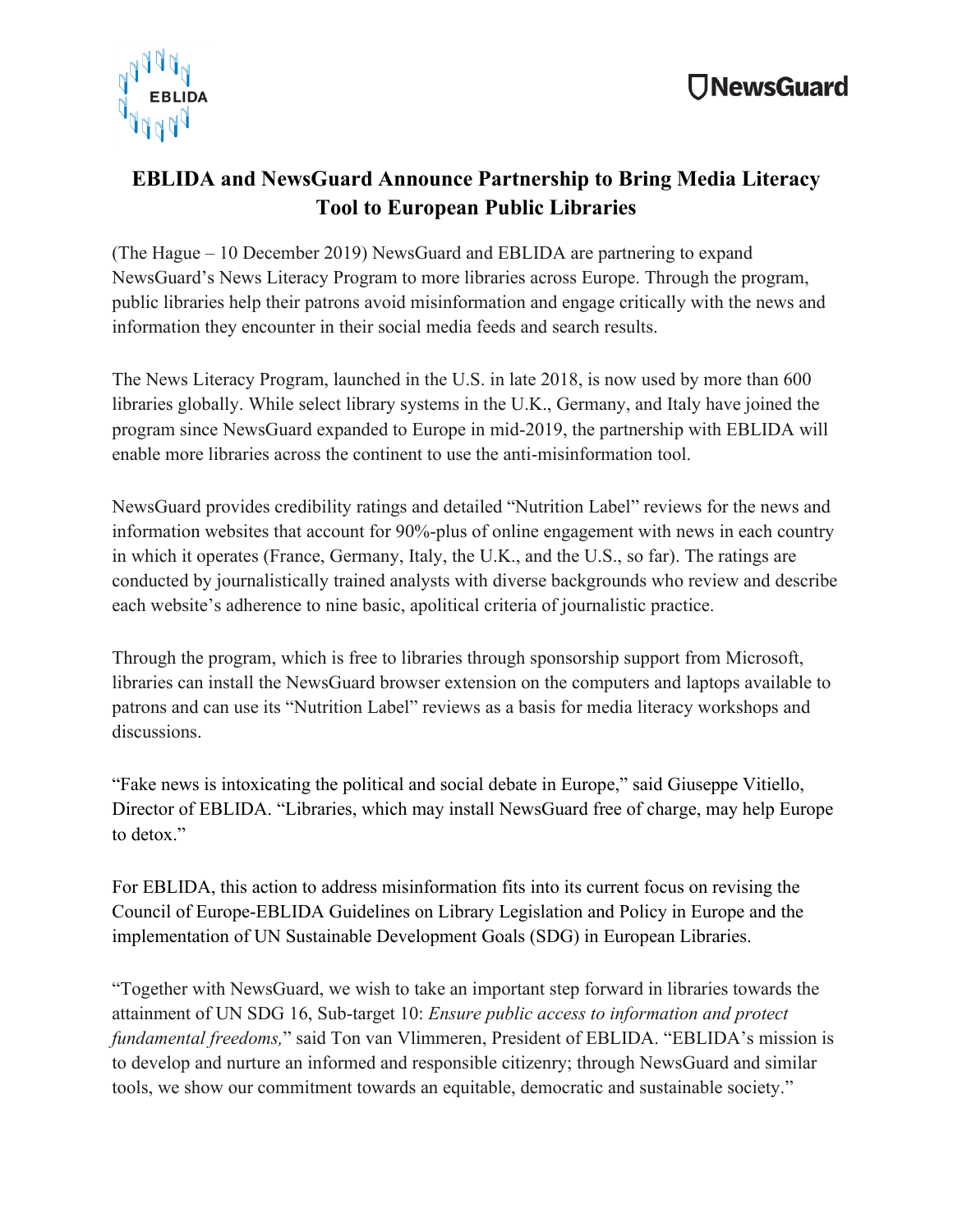"EBLIDA and NewsGuard are working together for combating false news, misinformation, and disinformation by doing what librarians have been doing since the invention of libraries: blocking nothing but providing information about everything," said Steven Brill, co-CEO of NewsGuard.

NewsGuard is seeking additional sponsors for the European News Literacy program. Interested sponsors, or librarians interested in bringing NewsGuard to their library, may visit newsguardtech.com or contact sarah.brandt@newsguardtech.com.

**About NewsGuard:** Launched in March 2018 by media entrepreneur Steven Brill and former Wall Street Journal publisher Gordon Crovitz, NewsGuard provides reliability ratings and detailed "Nutrition Labels" for thousands of news and information websites. NewsGuard's ratings and Nutrition Labels can be licensed by internet service providers, browsers, news aggregators, and social media and search platforms in order to make NewsGuard's information about news websites available to their users.

NewsGuard's trained journalists rate news websites based on nine basic, apolitical criteria of journalistic practice. These ratings are made available through its browser extension, which is available on Chrome, Safari, Edge and Firefox browsers, and on mobile devices through the Microsoft Edge mobile browser for iOS and Android devices.

For more information, including to download the browser extension and review the ratings process, visit newsguardtech.com

**About EBLIDA (**the European Bureau of Library, Information and Documentation Associations). Its mission is:

- to promote freedom of information and free access to information, education and culture for all citizens in Europe;
- to engage libraries in taking care of people and their rights by encouraging democratic participation of citizens in society;
- to advocate for the interests of the library and information sectors and professionals in Europe.

For more information: www.eblida.org

—